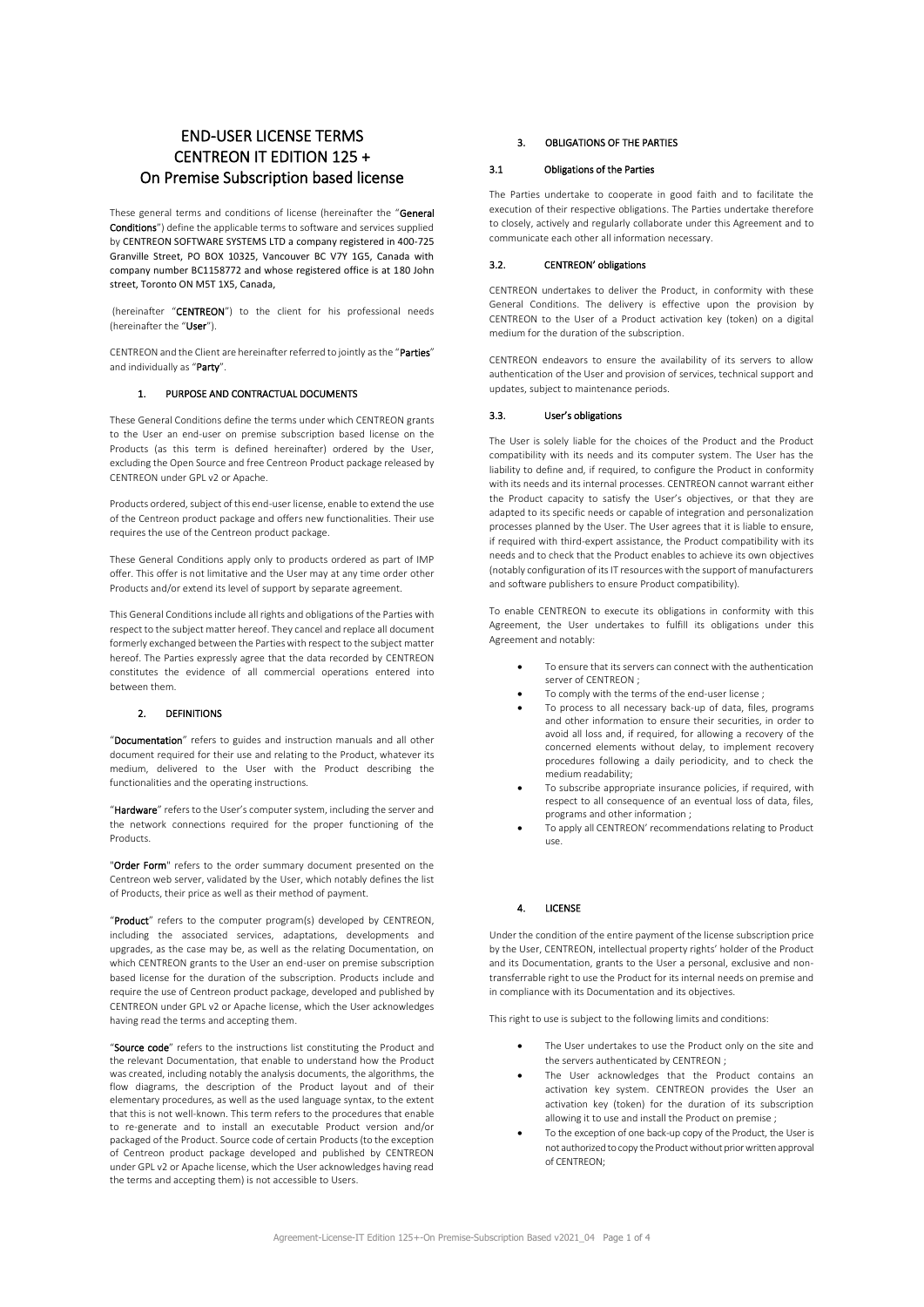- CENTREON reserves the right to fix Product defects within the framework of a separate maintenance agreement. Therefore, the User forbids itself to make any intervention on the Product for the purposes of correction, without prior written approval of CENTREON;
- The User has the ability to observe, to study and to test the Product within the limits of the applicable legal provisions, with the clarification that the User has the obligation to inform CENTREON, by registered letter with an acknowledgement of receipt, of its intention to decompile the Product for interoperability to enable CENTREON to appreciate the lawfulness of this demand and, if required, to supply the necessary information, as referred to the article L.122-6 of the French Intellectual Property Act.

The User undertakes to respect and to ensure its employees respect the intellectual property rights of CENTREON, especially on the Product, the brands and the logos belonging to CENTREON.

The User obliges itself to respect and to ensure its employees respect the property provisions appearing on the Product and the Documentation.

# 5. INSTALLATION

The User acknowledges that the installation and Product use imply that the User's computer system complies with the technical prerequisites defined in the Documentation and that its servers can connect to the authentication server of CENTREON.

The User acknowledges that the Product contains an activation key (token) for the duration of the subscription for the authenticated server of the User. Installation is performed automatically through CENTREON's authentication server. The User is not allowed to use the Product without the activation key (token). This system prevents the use of the Product on unauthenticated servers. As a consequence, if the User needs to transfer the Product from one server to another, it shall inform CENTREON by completing on-line a request for a new activation key (token). In such case, the User undertakes to uninstall the Product from the initial server within two (2) weeks in case of installation on another server.

The Product is supplied to the User on a digital medium via the Internet.

In order to enable the User to use the Product, CENTREON provides the User:

- An activation key (token) for the duration of its subscription allowing it to use the Product on premise on its authenticated servers ;
- Different programs constituting the Product under readable and executable format in the exploitation environment, in conformity with the Documentation ;
- The Documentation under electronic or paper format.

The User undertakes to proceed to the Product installation and configuration, as its own cost and under its liability, in compliance with the installation instructions appearing in the Documentation of the Product supplied by CENTREON.

It is up to the User to ensure that it has received, as well as its employees, the necessary training to correctly use the Product.

#### 6. TECHICAL SUPPORT

CENTREON provides the User with technical support and assistance on the Products and access to the Product Upgrades, by or on behalf of the User during the term of the granted License. The terms and conditions of this technical support are described in the document entitled:

#### **SUPPORT AND SOFTWARE UPGRADE AGREEMENT**

You may consult this documentation at the following address: <https://www.centreon.com/EN/legal/>

#### 7. FEES AND PAYMENT TERMS

The pre-tax amount of the annual lump sum (called Subscription) paid by the User in exchange for the services is fixed in the Order Form.

Unless otherwise expressly agreed in the Order Form, the fees are annually invoiced. Invoices are due and payable within thirty (30) days of the date of the invoice issuance, net without any discount and in advance, unless otherwise specified in the Order Form.

Fees are invoiced either in Euros, USD, CAD, CHF or GBP, depending on the Centreon entity issuing the present and the geographical location of the User. The risk of a change rate is supported by the User. All fees are exclusive of taxes (including in the case of source withhold), which is payable by the User at the rate and in the manner from time to time prescribed by applicable law. The price including all taxes is indicated on the corresponding invoice.

The fees are annually and automatically revised, on 1st January of each year, in proportion with the SYNTEC index on the basis of the application of the formula P= P0 \* SI/S0, in which P is the revised amount, Po the initial amount or from the last reviewing, So the index value in force from the date of entry into force of the Agreement or at the last reviewing, S1 the index value for the considering year. If this index disappears, the Parties will substitute it with a replacement index. In case of dispute, a new index will be chosen by the Paris court of first instance for commercial matters.

Technical assistance days, pre-ordered as part of a assistance days global package and to be used at the request of the customer, must be performed within 18 months of the order date. At the end of this period, the remaining assistance days ordered but not performed will be invoiced in full.

Any payment by compensation is excluded. In the event the User fails to pay any undisputed invoice within thirty (30) days, the User shall pay to CENTREON late payment interests, at the rate applied by the European Central Bank increased by ten (10) points, notwithstanding the payment of a fixed late payment indemnity of forty (40) EUR per unpaid invoice and the reimbursement to CENTREON of any collection expenses and any damages, which CENTREON could claim.

# 8. AUDIT

During the subscription term and during a period of twelve (12) months from its expiration or termination for any reason whatsoever, CENTREON has the right, with a thirty (30) days' prior notice, to audit or to require a third-party to audit at its costs and yearly, in compliance with this Agreement. The audit is performed in the User's premises during normal business hours and ensuring that it doesn't disturb the User's activities.

In case the audit reveals the Product is used beyond the scope defined under this Agreement, CENTREON will charge to the User a license extension corresponding to the difference between the right acquired by the User and its effective Product use at the applicable public price. The User reimburses to CENTREON the audit fees on the presentation of supporting documents.

The payment of the license extension by the User leads to the automatic modification of the license scope, as the case may be.

# 9. WARRANTY

CENTREON warrants that the Product complies with their Documentation. For the duration of the subscription or for a maximum duration of three (3) months from the delivery of the Product, CENTREON undertakes to correct all reproducible defects of the Product.

After the expiry of this warranty, all defects attributable to the Product is addressed by CENTREON for the duration of the subscription under the technical support and upgrades provided, as described above. The User may extend at any time its level of support by entering into a separate agreement.

CENTREON warrants the User against all claims, demands, actions, costs, expenses, losses and damages arising from or incurred by reason of any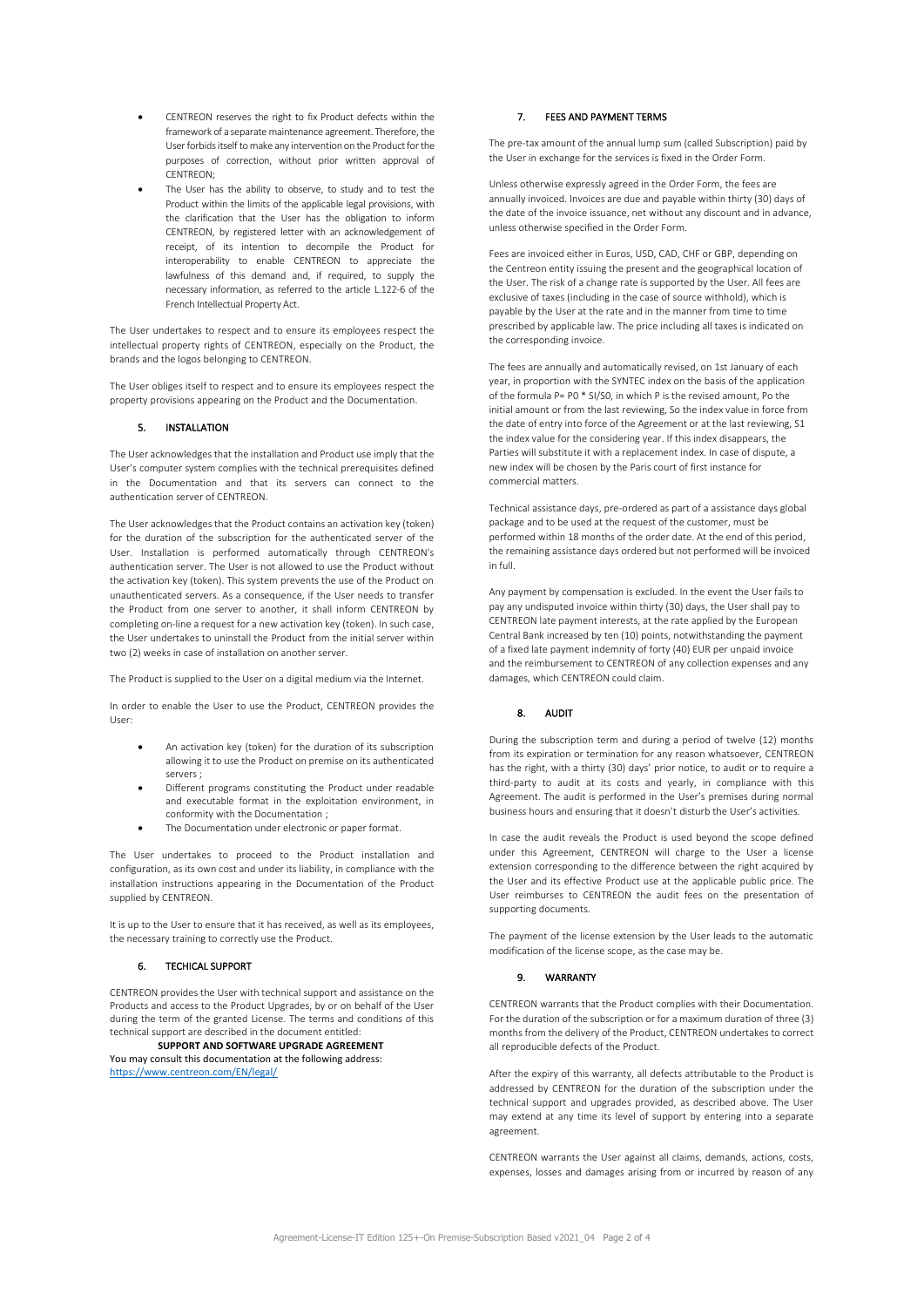claim for infringement of any Intellectual Property Right arising from the use of Product.

As such, CENTREON shall indemnify and hold harmless the User against all damages that shall pay further to a definitive court decision and having for exclusive grounds the demonstration of such infringement.

This warranty is subject to the following express conditions:

- The User shall promptly notify CENTREON if any claim or demand is made or action brought against the User;
- CENTREON shall at its own expense conduct any litigation arising therefore and all negotiations in connection therewith in consultation with the User;
- The User shall at the request of CENTREON provide to CENTREON all reasonable assistance for the purpose of contesting any claim or demand made or action brought against the User;
- The alleged infringement could not have been avoided by the installation and use by the User of an upgrade provided by CENTREON.

If any Product provided by CENTREON infringes or is likely to infringe a third party's Intellectual Property Rights, CENTREON will promptly and at its own expense:

- to procure the right for the User to continue using such Product ; or
- to replace the Product to make its use non-infringing ; or
- to modify the Product to make its use non-infringing ; or
- to reimburse to the User the price received under this Agreement.

The previous provisions set the only appeal of which the User has and the limits of the CENTREON's infringement warranty.

# 10. TERM AND TERMINATION

The subscription is taken out for a firm period of the number of months recorded in the Order Form and starting from the delivery of the Products.

The license is then tacitly renewed for successive equivalent periods unless the User cancels his subscription from his user account at least one (1) month before his renewal anniversary date.

If the User subscribes a new license for a longer term than its initial subscription, the User may terminate the subscription at any time before the initial fixed term.

Any unused subscription will not be reimbursed.

In any case, the activation of the Product is performed upon processing of the order and delivery of the Product.

To allow control, activation and deactivation of Products, the User must ensure that its servers can connect with CENTREON's authentication server.

In the case of any serious breach by either Party of its obligations hereunder, the license may be terminated by the non-breaching Party, without having to file any claim before the competent court to this effect ("*de plein droit*") and without prejudice to other remedies available for any damages suffered, subject to a thirty (30) days prior notice from the receipt of the acknowledgement of the registered letter, if the breaching Party does not cure its breach within thirty (30) days of the date of receipt of the failure notification.

In the case of the termination, the User remains liable for the payment of all outstanding amounts until the effective date of termination, and more generally, for the payment of all invoices unpaid despite the effective termination.

Upon expiry of the subscription or termination, the User may continue to use Centreon software package as modified and updated during the term of the subscription, to the exclusion of the auto-discovery tool allowing the automatic detection of supervision target resources. Upon expiry of the subscription or termination, the User will no longer have access to technical support and upgrades.

Upon expiry of the subscription or termination for any reason, the present contract is automatically and immediately terminated.

# 11. CONFIDENTIALITY

Any information provided by one Party to the other Party or to whom a Party has access during the negotiation and/or execution of the Agreement of any nature whatsoever (technical, financial, legal, commercial, strategic, computer-based) transferred either in material form (containing inside a physical medium of any form or nature whatsoever) or in immaterial form (verbally, digital or audiovisual media, etc.) is confidential.

Any information relating to hardware or Product, the documentation, the commercial proposals of CENTREON, also to the commercial strategies and business processes of one or other of the Parties are notably considered as confidential.

The Parties undertake to keep confidential the aforesaid information and to apply at least the same provisions than those usually applied to protect their own confidential information, and must uphold the same obligation of confidentiality to all their employees of any position whatsoever for any confidential information as defined hereinabove.

The Parties acknowledge that the following information should not be considered as confidential:

- information that is in the public domain ;
- information previously known by the receiving Party, which is not subject to an obligation of confidentiality ;
- information lawfully obtained from a third-party or independently of the execution of the Agreement.

The provisions of this article remain in force during the term of the subscription and for five (5) years from the expiration or the termination for any reason whatsoever.

While using CENTREON Products, CENTREON uses a telemetry system collecting anonymous and non-personal data about the servers use and statistics on the software suite use in order to exploit them in the Customer Experience Improvement Program (CEIP). This information is only used for the purposes of improving the user experience and nothing else. For further information refer to ceip.centreon.com.

# 12. COMMERCIAL REFERENCE

Unless otherwise expressly agreed in the order form(s), the User authorizes CENTREON to disclose its name as a commercial reference in its presentations, its commercial propositions, its commercial documentation and its website. Any other type of communication shall be specifically subject of prior written approval of the User.

#### 13. FORCE MAJEURE

CENTREON shall not, in any case, be liable and no indemnity can be requested for delay or in consequence of damages in the event of force majeure.

Internal or external strike, any destruction for any reason whatsoever of all or part of the CENTREON' premises or installations, any government decisions, any difficulties in oil and energy supply or traffic and communication networks disturbances, on which depend CENTREON, and more generally any unforeseeable event of human or natural origin that prevents or reduces the possibility of execution by CENTREON of its contractual obligations are expressly considered as constituting force majeure or unforeseeable circumstances, except those considered as such by Canadian court.

The event of force majeure suspends the execution of the Agreement and the current orders, except the obligation for the User to pay the due sums until the date of force majeure.

If such force majeure event lasts for more than one (1) month, the license could immediately be terminated at no cost immediately upon a registered letter with an acknowledgement of receipt, without having to file any claim before the competent court to this effect (*"de plein droit").*